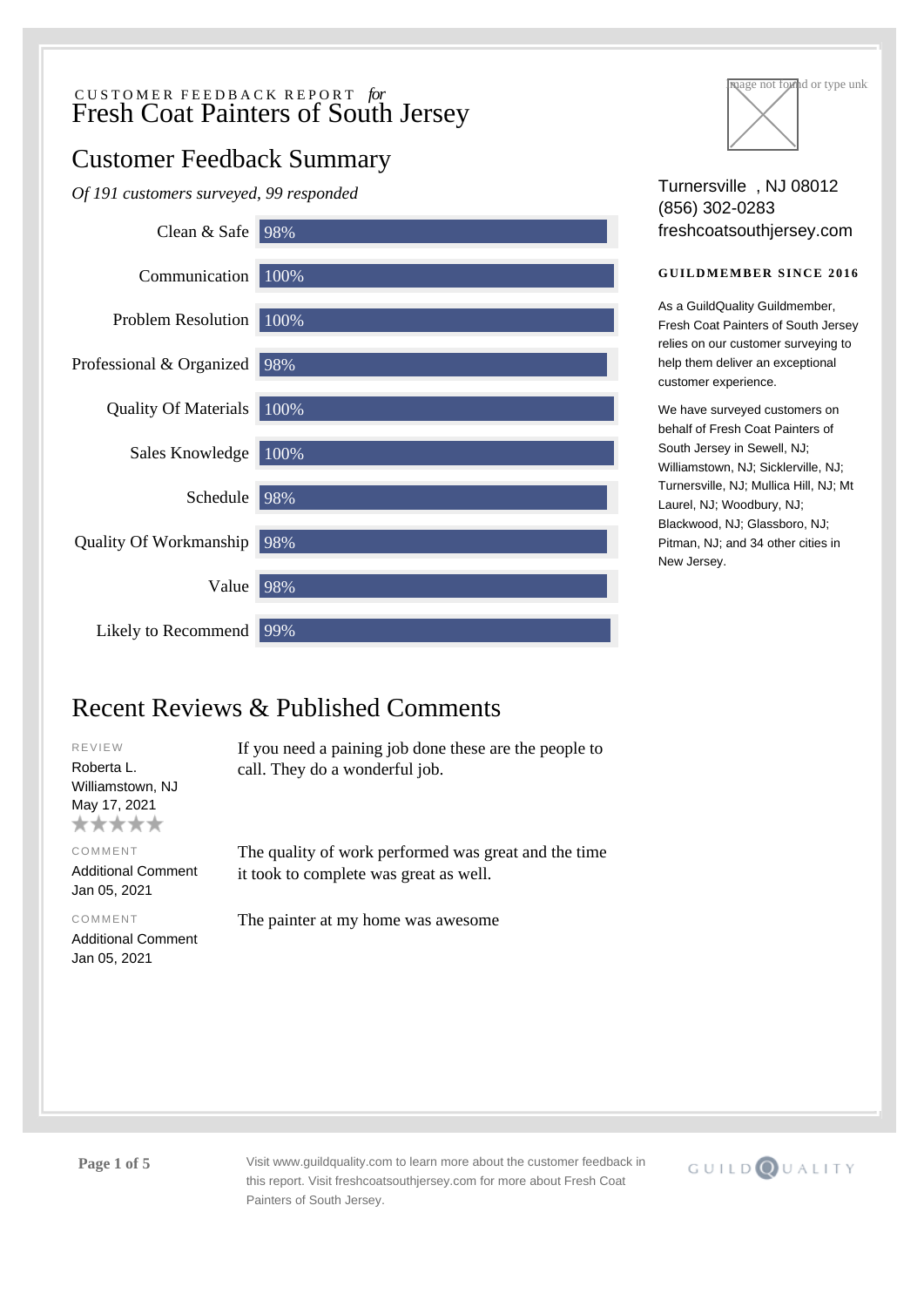#### REVIEW

Joe M. Mantua Township, NJ Dec 11, 2020 \*\*\*\*\*

#### COMMENT

Additional Comment Dec 11, 2020

#### REVIEW

Glen G. Williamstown, NJ Dec 10, 2020 \*\*\*\*\*

## REVIEW

Moses W. Sicklerville, NJ Oct 08, 2020 \*\*\*\*\*

REVIEW Shanicka H. Sicklerville, NJ Sep 09, 2020 \*\*\*\*\*

#### REVIEW

Samantha P. Williamstown, NJ Sep 07, 2020 \*\*\*\*\*

#### REVIEW

Sharlene O. Williamstown, NJ Aug 19, 2020 \*\*\*\*\*

There was a lot of touch ups they had to do and some corners showed white coming through. There was a lot of over splatters on the new floors we had installed as well.

I was most satisfied with the amount of time it took.

They did a really good job and the people were very friendly.

They were timely, and did a great job. They did what I requested. I would recommend them.

They do quality work in a timely fashion. I am happy with the outcome.

Fresh Coat did Superb work on my new home. Prices were very reasonable, and they were able to complete the project ahead of time. Highly recommend

It was a perfect job. I really admired their work and I will use them again in the near future. I'm also referring them out to a friend.



Turnersville , NJ 08012 (856) 302-0283 freshcoatsouthjersey.com

## **GUILDMEMBER SINCE 2016**

As a GuildQuality Guildmember, Fresh Coat Painters of South Jersey relies on our customer surveying to help them deliver an exceptional customer experience.

We have surveyed customers on behalf of Fresh Coat Painters of South Jersey in Sewell, NJ; Williamstown, NJ; Sicklerville, NJ; Turnersville, NJ; Mullica Hill, NJ; Mt Laurel, NJ; Woodbury, NJ; Blackwood, NJ; Glassboro, NJ; Pitman, NJ; and 34 other cities in New Jersey.

**Page 2 of 5** Visit www.guildquality.com to learn more about the customer feedback in this report. Visit freshcoatsouthjersey.com for more about Fresh Coat Painters of South Jersey.

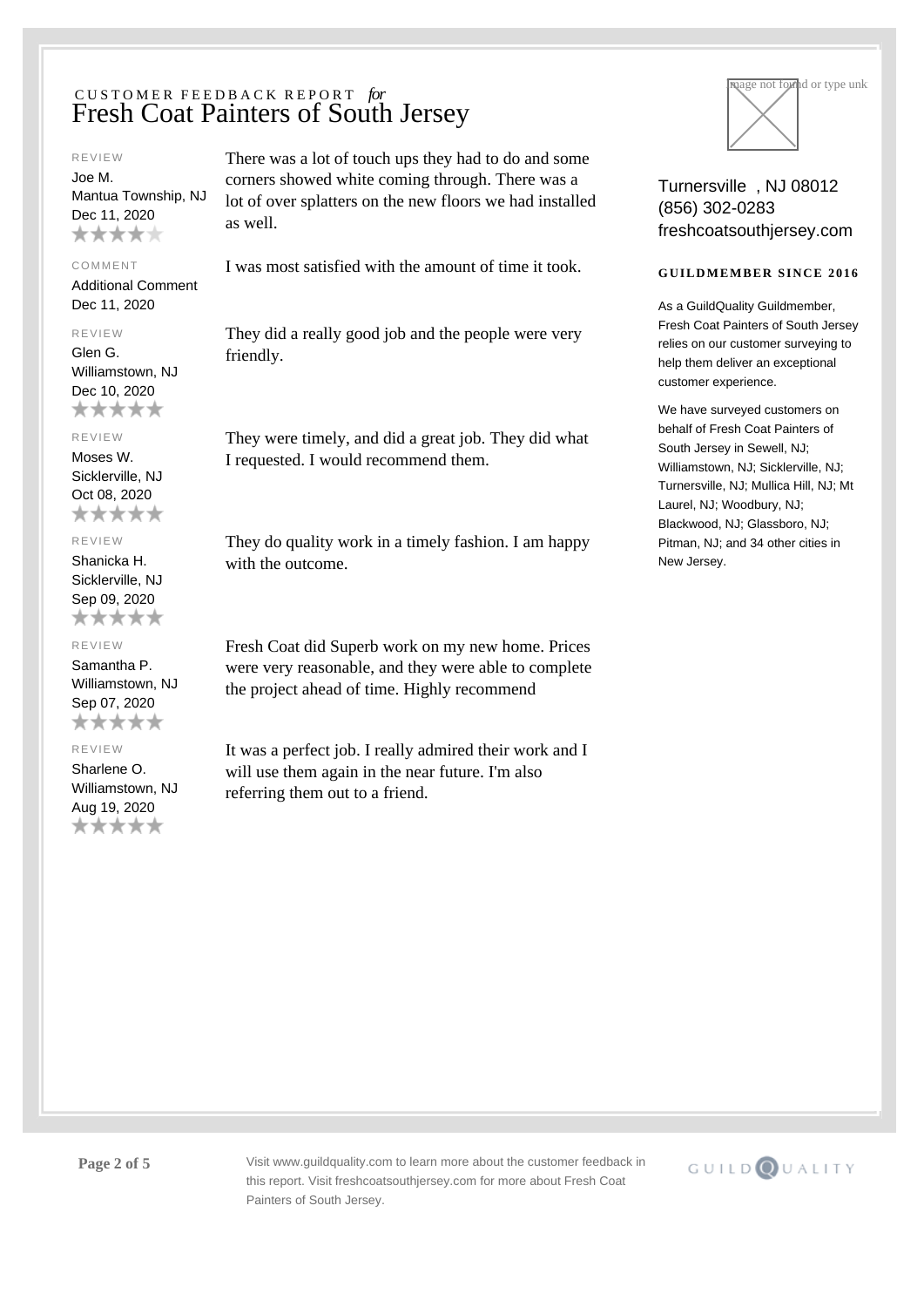#### REVIEW

Greg P. Sicklerville, NJ Apr 09, 2020 \*\*\*\*\*

#### REVIEW

Steve B. Williamstown , NJ Mar 04, 2020 \*\*\*\*\*

#### REVIEW

Linda L. Blackwood , NJ Feb 18, 2020 \*\*\*\*\*

REVIEW

Mary Ann S. Williamstown, NJ Oct 03, 2019 \*\*\*\*\*

#### REVIEW

Bruce D. Sewell , NJ Aug 13, 2019 \*\*\*\*\* Fresh Coat South Jersey did an excellent job on the recent redecoration of much of our living space. What drew us to Kris and his guys, Joe and Jamie, was their expertise in wallpaper removal and repair on top of their excellent painting references. Choosing Fresh Coat was a great choice with awesome results at a fair price. We couldn't be more satisfied and will without question engage Fresh Coat for additional work in the near future. Thank you Kris, Joe and Jamie!

The job that the guys did was outstanding. They just didn't remove wallpaper and paint the walls. They fixed all the imperfections that were found under the wallpaper. Our house looks like it did when it was brand new . They were also considerate and very friendly. I highly recommend FreshCoat Painters of South Jersey.

I thought Fresh Coat Painters of South Jersey did an excellent job.

The gentleman that came out went above and beyond.

Joe his team did such an awesome job. They were professional and polite. We just love how our house looks.



Turnersville , NJ 08012 (856) 302-0283 freshcoatsouthjersey.com

#### **GUILDMEMBER SINCE 2016**

As a GuildQuality Guildmember, Fresh Coat Painters of South Jersey relies on our customer surveying to help them deliver an exceptional customer experience.

We have surveyed customers on behalf of Fresh Coat Painters of South Jersey in Sewell, NJ; Williamstown, NJ; Sicklerville, NJ; Turnersville, NJ; Mullica Hill, NJ; Mt Laurel, NJ; Woodbury, NJ; Blackwood, NJ; Glassboro, NJ; Pitman, NJ; and 34 other cities in New Jersey.

**Page 3 of 5** Visit www.guildquality.com to learn more about the customer feedback in this report. Visit freshcoatsouthjersey.com for more about Fresh Coat Painters of South Jersey.

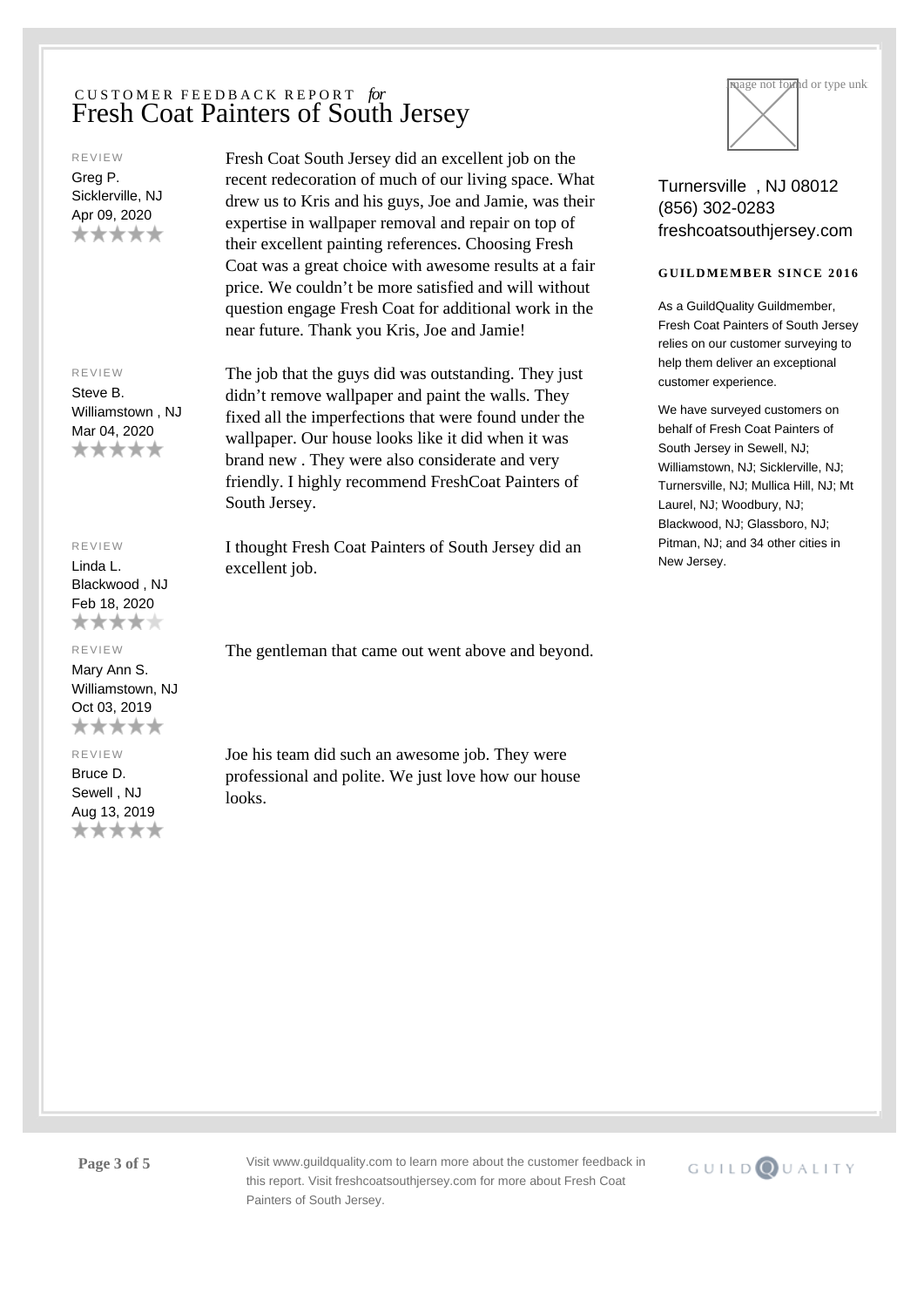#### REVIEW

Barbara L. Mantua, NJ Jul 06, 2019 \*\*\*\*\*

#### REVIEW

Joan L. Woodbury , NJ Jun 04, 2019 \*\*\*\*\*

#### REVIEW

Jim S. Sicklerville, NJ May 13, 2019 \*\*\*\*\*

## REVIEW

Ed P. Woodbury , NJ Nov 07, 2018 \*\*\*\*\*

## REVIEW

Ellen H. Williamstown, NJ Nov 06, 2018 \*\*\*\*\*

#### REVIEW

Kim D. Woolwich Twp, NJ Oct 18, 2018 \*\*\*\*\*

Kris was personable, professional and easy to deal with. He gave me an date and was right on when it came time to schedule the job. His staff did a fantastic job and were so friendly and helpful! I would use Kris again and recommend him!!!

Excellent work! Joe & Jamie were great & extremely knowledgeable. They kept everything clean & were completely careful of everything around them. They painted almost my whole house and everything looks beautiful! I will never paint again!!

We were very satisfied with the work, the quality of the job and the time it took. I would highly recommend them to anybody.

The guys that came were very professional and knowledgeable. They didn't cut corners and did a good job. I was satisfied with their work and would ask them to do it again.

They were WONDERFUL. Everyone was very courteous. The workers were experts at what they did. My house was very difficult to paint as it is a Colonial style home. There are a lot of different colors and a lot of detail. Fresh Coat Painters did a fantastic job.

Kris was very helpful with questions and concerns. He was easy to contact and he returned phone calls promptly. He was willing to arrange his schedule to accommodate the client. I am very pleased with the workmanship and overall final product of our deck.



Turnersville , NJ 08012 (856) 302-0283 freshcoatsouthjersey.com

#### **GUILDMEMBER SINCE 2016**

As a GuildQuality Guildmember, Fresh Coat Painters of South Jersey relies on our customer surveying to help them deliver an exceptional customer experience.

We have surveyed customers on behalf of Fresh Coat Painters of South Jersey in Sewell, NJ; Williamstown, NJ; Sicklerville, NJ; Turnersville, NJ; Mullica Hill, NJ; Mt Laurel, NJ; Woodbury, NJ; Blackwood, NJ; Glassboro, NJ; Pitman, NJ; and 34 other cities in New Jersey.

**Page 4 of 5** Visit www.guildquality.com to learn more about the customer feedback in this report. Visit freshcoatsouthjersey.com for more about Fresh Coat Painters of South Jersey.